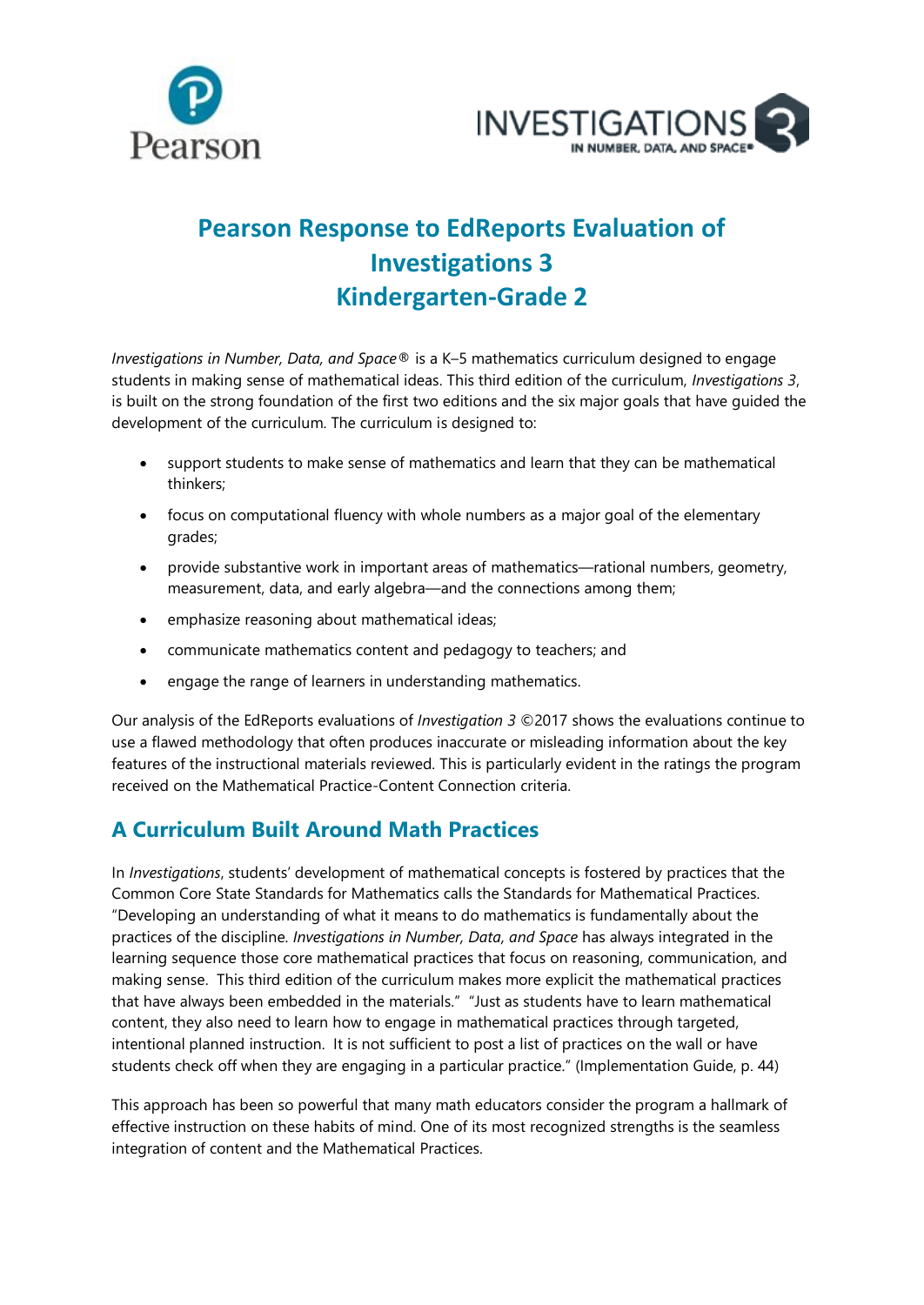In *Investigations 3*, several features were added to the program to give greater visibility to the role of the math practices in the curriculum. These include the following:

- **Mathematical Practices in This Unit Essays** In each unit is a Mathematical Practice in this Unit essay that describes two *highlighted practices* and provides examples of how teachers support students to learn about those practices*.* Each of the eight practices is highlighted twice at each grade. The math practices for the unit are carefully chosen because the mathematical content of the unit, provides important opportunities for students to learn how to engage in that practice. When viewed collectively, across K-5, these 12 essays offer teachers an in-depth view of *each* Math Practice.
- **Math Practice Notes for Highlighted Practices** Throughout the sessions, in each curriculum unit, are sidebar notes that point out opportunities for students to engage in the highlighted mathematical practices and provide tips at point of use for how teachers can attend to these practices.
- **Math Practice Notes for Non-Highlighted Practices:** Additional sidebar notes within the sessions point out opportunities for engaging students in mathematical practices that are not the highlighted practices for the unit.
- **Highlighted Practices in Ongoing Assessment** Part of providing targeted, intentional, planned instruction in the mathematical practices is assessing students' learning. The highlighted practices are integrated into *Ongoing Assessment: Observing Students at Work* for relevant sessions.
- **Assessment checklists for the Highlighted Practices** Assessment Checklists that focus on the highlighted practices are provided in each unit. These offer a way to gauge students' progress in incorporating the highlighted practices into their mathematics work. Like the *Ongoing Assessment* questions, these checklists show the close integration of the math content and math practices

Given the comprehensive coverage to the mathematical practices throughout the program across grades, the TERC authors and the Pearson team were surprised and confused by the ratings of the reviewers on Indicators 2f, 2gi, and 2gii.

The evidence statements for Indicator 2f: *Materials carefully attend to the full meaning of each practice standard,* suggest that either the guidelines do not provide adequate guidance to help reviewers evaluate how well the instructional material under review helps students develop proficiency with these standards or that the reviewers themselves do not have a clear understanding of how students become proficient math thinkers and problems solvers. For example, in the Kindergarten evaluations, reviewers maintain that the instructional materials attend "superficially" to MP5, citing as evidence sessions in which students are using a specific tool (such as a ten frame or a set of geometric solids) rather than being able to *choose* any tool. In several instances, it appears that the reviews did not take into consideration the context in which the "tool" was being used. In one instance, the ten frame is used as a gameboard and thus it would not be appropriate for students to choose a different tool. In another instance, geometric solids are used as an introduction to a 3D Shape Hunt where students look for objects in their environment that match the 3D solids. In both examples information is provided to the teacher, highlighting that these are tools that are new to students but that they will be available throughout the unit/grade. What the reviewers seem to not be taking into consideration is the learning that needs to take place to help students develop proficiency with MP5, *Use appropriate*